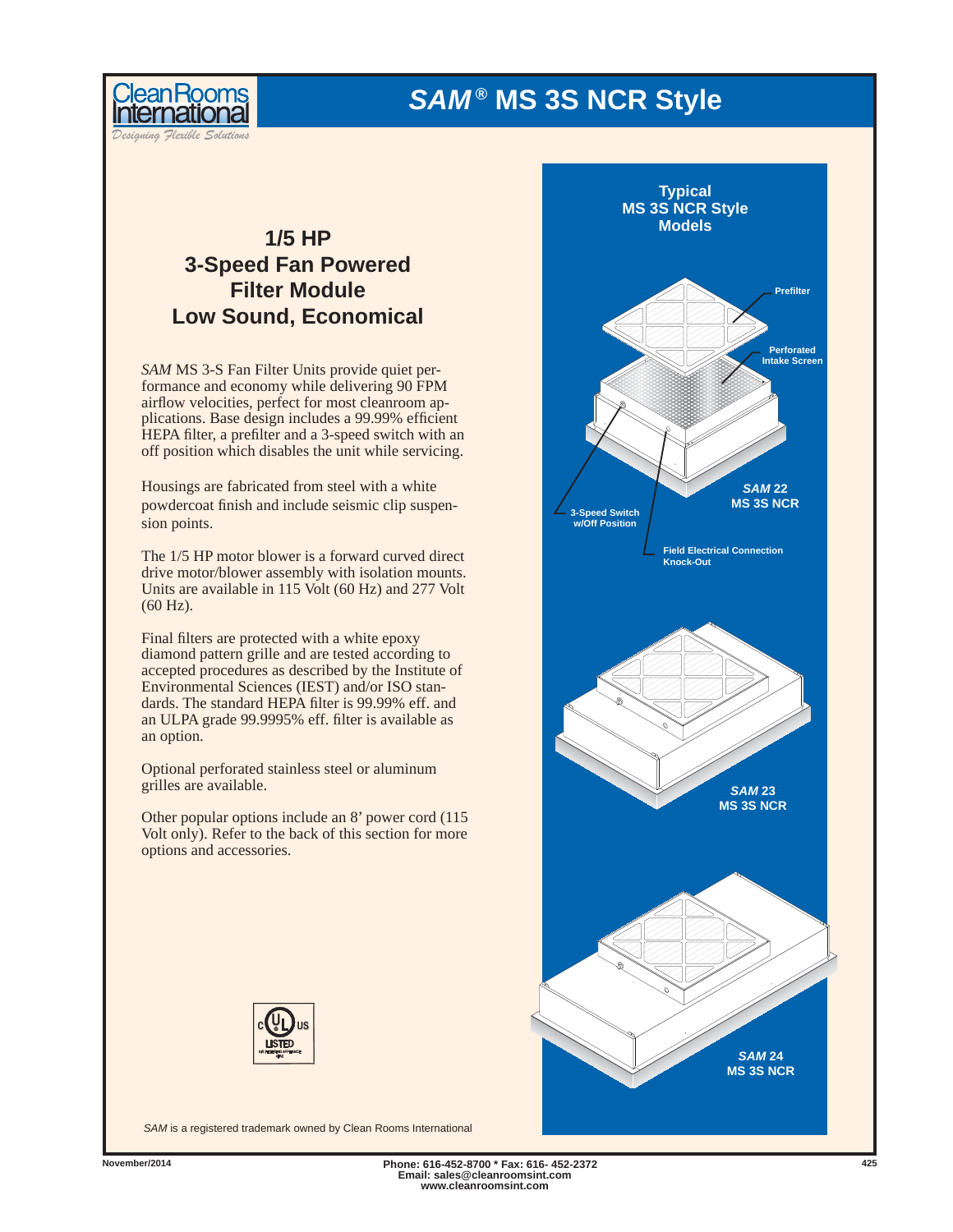# **Specifi cations for** *SAM ®* **MS 3S NCR Units**

*Designing Flexible Solutions*

**Room** 



*SAM* **22 MS 3S NCR**



*SAM* **23 MS 3S NCR**



*SAM* **24 MS 3S NCR**

**NCR Style Filter Data:** The HEPA Filters are designed for 90 FPM average face velocity @ initial 0.47 w.g. and have a rated efficiency of 99.99%  $\omega$  0.3 micron or larger. An anodized aluminum frame holds the 53mm media which is protected by a diamond pattern white epoxy coated steel grille.

Final filters can be replaced by removing unit from ceiling, placing on a bench, removing and replacing the filter and re-installing unit in ceiling.

**Low Profi le:** All *SAM* MicroSound NCR Style Models are 12-5/8" high.

Air Flow: Airflow ranges from 500 to 750 CFM for a 2 x 4 unit and 250 to 400 CFM for a 2 x 2 unit. At 90 FPM, CFM is nominal 632 on a 2 x 4 and 300 on a 2 x 2 unit respectively.

# **General Information:**

**Standard Ceiling Size:** All 2' x 4' models are designed to fit a nominal 2' x 4' ceiling grid with a 22.5" x 46.5" standard opening.

**Sound Level:** At average face velocity of 90 FPM measured 30" from face of filter, sound level is approximately 50-52 dba with less than 45 dba ambient sound level. Field conditions, voltage and method of testing could produce different results.

**Popular Options:** Refer to a following page for a list of popular options.

> **Switch Detail 115V/277V**



| <b>Motor Data</b>                               |                                                      |    |      |      |             |                                |      |             |  |  |
|-------------------------------------------------|------------------------------------------------------|----|------|------|-------------|--------------------------------|------|-------------|--|--|
| <b>Motor</b>                                    | <b>Voltage</b>                                       | Hz | Amps |      |             | Start-Up Amps <sup>(1,2)</sup> |      |             |  |  |
|                                                 |                                                      |    | Low  | Med  | <b>High</b> | Low                            | Med  | <b>High</b> |  |  |
| $1/5$ HP                                        | 115                                                  | 60 | 1.45 | 1.95 | 2.85        | 1.70                           | 2.60 | 5.0         |  |  |
| $1/5$ HP                                        | 277                                                  | 60 | .52  | .71  | 1.1         | .60                            | .85  | 1.5         |  |  |
|                                                 |                                                      |    |      |      |             |                                |      |             |  |  |
|                                                 |                                                      |    |      |      |             |                                |      |             |  |  |
|                                                 | (1) Line voltage can affect actual start-up amperage |    |      |      |             |                                |      |             |  |  |
| (2) Use standard NEC tables for sizing circuits |                                                      |    |      |      |             |                                |      |             |  |  |
|                                                 |                                                      |    |      |      |             |                                |      |             |  |  |

| <b>Replacement Filters</b> |                                                              |  |  |  |  |  |  |
|----------------------------|--------------------------------------------------------------|--|--|--|--|--|--|
| Mfg.<br>Code               | <b>Description</b>                                           |  |  |  |  |  |  |
| 302070                     | 2 x 2 NCR Style HEPA Filter, 99.99% eff. @ 0.3 micron        |  |  |  |  |  |  |
| 302071                     | 2 x 2 NCR Style ULPA Filter, 99.9995% eff. @ 0.12 micron     |  |  |  |  |  |  |
| 302013                     | $2 \times 3$ NCR Style HEPA Filter, 99.99% eff. @ 0.3 micron |  |  |  |  |  |  |
| 302015                     | 2 x 3 NCR Style ULPA Filter, 99.9995% eff. @ 0.12 micron     |  |  |  |  |  |  |
| 302090                     | 2 x 4 NCR Style HEPA Filter, 99.99% eff. @ 0.3 micron        |  |  |  |  |  |  |
| 302100                     | 2 x 4 NCR Style ULPA Filter, 99.9995% eff. @ 0.12 micron     |  |  |  |  |  |  |
| 302190                     | Prefilter 20" x 20" x 1", 30% ASHRAE eff., pleated type      |  |  |  |  |  |  |
|                            |                                                              |  |  |  |  |  |  |

**Phone: 616-452-8700 \* Fax: 616- 452-2372 426 Nov/2012 Email: sales@cleanroomsint.com www.cleanroomsint.com**